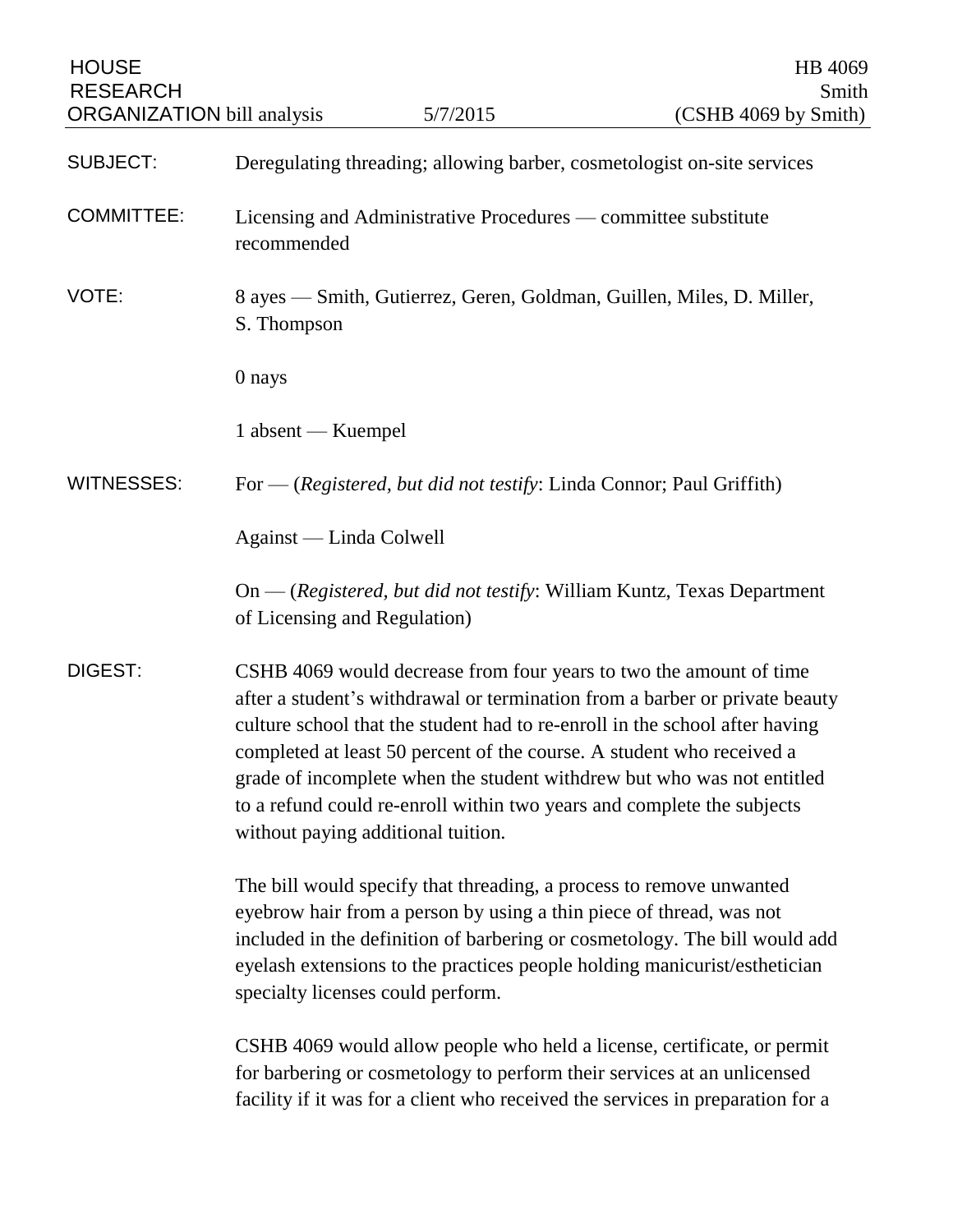## HB 4069 House Research Organization page 2

special event, including a wedding or quinceañera.

The bill would increase from nine to 11 the number of members appointed to the Advisory Board on Cosmetology, including one member who held a manicurist specialty license and an additional public member. The presiding officer of the Texas Commission of Licensing and Regulation would be required to appoint the two additional members by January 1, 2016, and would designate one member to a term expiring in 2017 and one to a term expiring 2021.

CSHB 4069 would require the commission to adopt rules to implement the bill by January 1, 2016.

This bill would take immediate effect if finally passed by a two-thirds record vote of the membership of each house. Otherwise, it would take effect September 1, 2015.

SUPPORTERS SAY: CSHB 4069 would update regulations covering barbering and cosmetology to keep up with modern demands. The bill would decrease by two years the amount of time a school was required to accept a former student who withdrew or was terminated, which would reduce the likelihood that returning students had forgotten instructional material while their studies had lapsed. The decrease in time would be beneficial for both re-enrolled students and schools because time in the classroom could be used more efficiently.

> The bill would deregulate the practice of threading, which presents a very small risk to the public's safety. The only tool used in the practice is thread, making regulation unnecessary. Currently, licensed estheticians can perform eyelash extensions, while licensed manicurist-estheticians cannot. The bill would remove this unnecessary disparity between the two license holders.

> Under current law, licensed barbers and cosmetologists may not perform services for compensation at a facility that is not licensed. However, many clients would rather have services performed on-site for special occasions